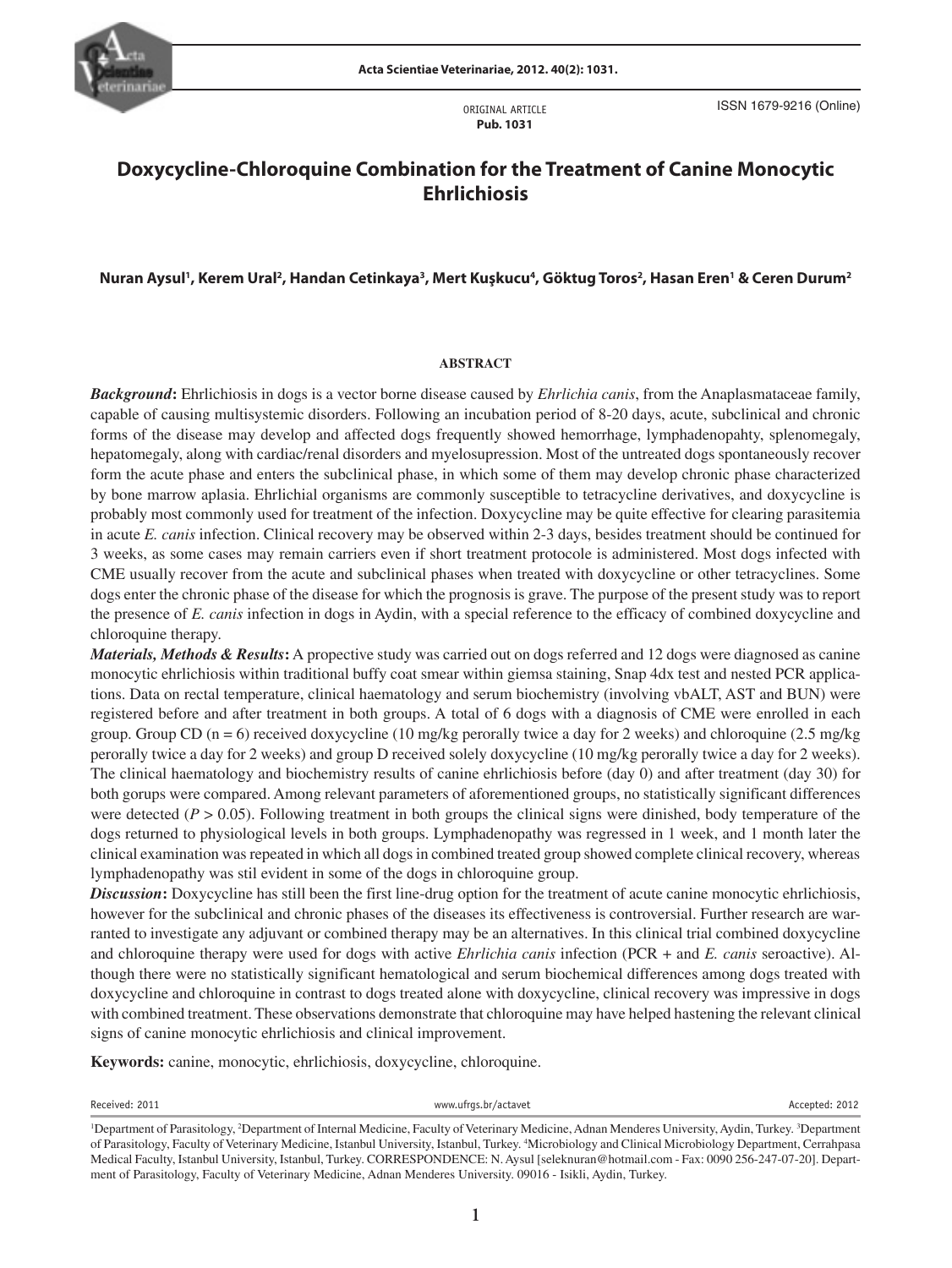### **INTRODUCTION**

*Ehrlichia canis* causes canine monocytic ehrlichiosis (CME), which was first described in Algeria in 1935 [7]. CME is currently reported throughout the world but at higher frequencies in tropical and subtropical regions [13,16,22,26,31,32]

*E. canis* infection among dogs in Turkey was previously detected by serological methods [3,6]. Currently, the disease may be found throughout the country and is considered to be endemic in Eagean regions especially in Aydin province [15,28,30]. In a previous national/local research project regarding vector borne diseases in Eagean region, in which *E. canis* was detected, within rapid in-house diagnostic test kits, in a vey high dog population examined. Although the results were not published a seroprevalence rate of 25-30% were reported [Unpublished data]. Another study reported a seroprevalence of 36.2% *E. canis* seropositivity among 224 dogs [28] and with nested PCR 41.5%.

CME is a multisystemic disease manifesting in acute, subcinical or chronic forms. *Ehrlichia canis* may infect all breeds of dogs but some af the breeds might be more susceptible, showing severe clinical signs [19]. The acute form is characterized by a high fever, depression, lethargy, anorexia, lymphadenomegaly, splenomegaly and hemorrhagic tendencies [12,17] and thrombocytopenia [10]. The chronic phase symtoms similar to those of observed in the acute phase, but with a greater severity [12,19]. Ehrlichial organisms are commonly susceptible to tetracycline derivatives, and doxycycline is probably most commonly used for treatment of the infection. In the present study the aim was to emphasize, with a special reference to, the efficacy of combined doxycycline and chloroquine therapy.

# **MATERIALS AND METHODS**

## *Study design and data collection*

A propective study was carried out on dogs referred to the Department of Internal Medicine, Faculty of Veterinary, Adnan Menderes University between January and october 2011. Twelve dogs were diagnosed as canine ehrlichiosis within traditional buffy coat smear and giemsa staining, snap 4dx test and PCR applications. Data on rectal temperature, clinical haematology and serum biochemistry (involving vbALT, AST and BUN) were registered before and after treatment in both groups.

All dogs had classical historical and clinical features of CME. Various purebred dogs (3 German shepherd, 2 golden retriever, 2 terrier, 1 boxer, doberman and miniature pinscher, respectively) and crossbred  $(n = 2)$  were represented, including 7 males and 5 females. Their ages ranged from 1 to 8 years. All dogs had prior contact with ticks observed, none of them had had antiparasitic drug applications, nor had prior therapy against any disease condition diagnosed.

Enrolled cases were forwarded to Department of Internal Medicine and sequentially randomized to treatment. A total of 6 dogs with a diagnosis of CME were enrolled in each group. Group  $CD(n =$  $6$ ) received doxycycline hyclate<sup>1</sup> (10 mg/kg perorally twice a day for 2 weeks) and chloroquine<sup>2</sup>  $(2.5 \text{ mg}/$ kg perorally twice a day for 2 weeks) and group D received solely doxycycline hyclate1 (10 mg/kg perorally twice a day for 2 weeks).

All dogs had classical historical and clinical features of CME (i.e. depression, lethargy, anorexia, pyrexia and lymphadenopathy). Various purebred dogs and mongrels were represented, including 11 males and 12 females (Table 1). Their ages ranged from 1.5 to 9.5 years, and they weighed between 6.8 and 52.7 kg. The duration of clinical signs related to CME ranged from 1 to 7.5 years.

# *DNA extraction and nested PCR Analysis*

DNA extraction was performed according to commercial High Pure PCR Template Preparation Kit<sup>3</sup>. DNA was extracted from 600 mL of stored EDTA-whole-blood samples that had been frozen at -20°C . Amplification PCR as described previously by Breitschwewerd *et al*. [4]. Briefly, with a 50 mL reaction mixture containing 1 µg of template DNA; 200 mM (each) dATP, dTTP, dCTP, and dGTP; 0.05 pmol (each) of the outer primers designated EHR-OUT1 and EHR-OUT2 , 12.5 pmol (each) of the iner primers designated GE2f and EHRL3-IP2; 2 mM MgCl; and  $2.5$  U of Taq DNA polymerase<sup>4</sup> in a 1X reaction buffer (50 mM KCl, 10 mM Tris HCl [pH 8.3]). The first round of amplification included denaturation at 94 $\rm ^{o}C$  for 45 s, annealing at 50 $\rm ^{o}C$  and the extension at 72°C for 1.5 min. The PCR cycle was repeated 20 times. For the second round of amplification 1,5 µL of the primary PCR products were used as the template in a total volume of 25 µL. The cycle rounds were all the same as first PCR except this cycle was repeated 50 times and followed by a final extension of 5 min at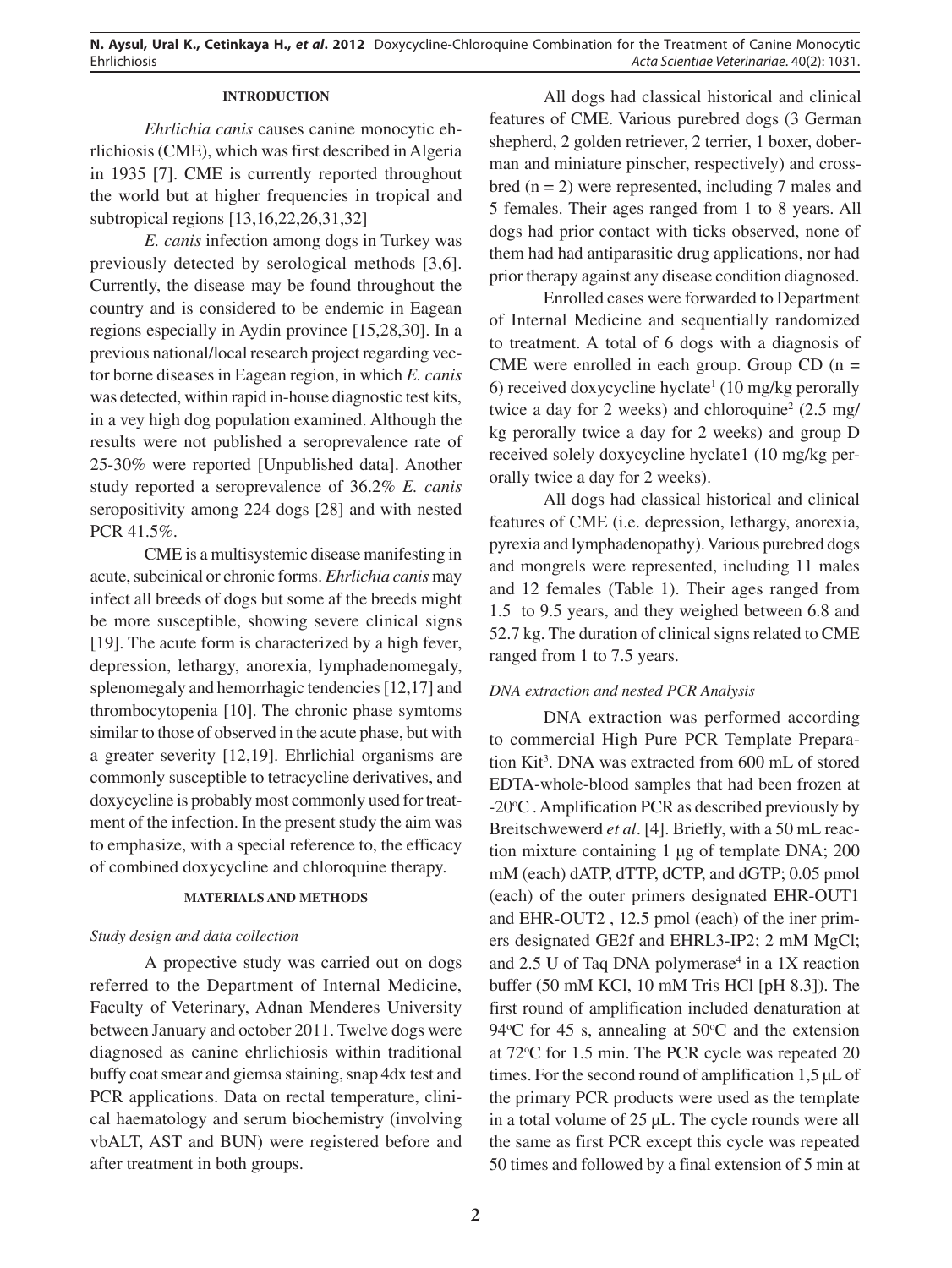| Parameters  | Doxycycline             |                     | $Doxycyclic + chloroquine$ |                     |
|-------------|-------------------------|---------------------|----------------------------|---------------------|
|             | <b>Before treatment</b> | After               | <b>Before</b> treatment    | After treatment     |
|             | Mean                    | <b>SD</b>           | Mean                       | <b>SD</b>           |
| PLT         | $91.83(\pm 40.46)$      | $293,83(\pm 21,2)$  | $95,33(\pm 34.0)$          | $353,50(\pm 51,4)$  |
| <b>RBC</b>  | 4,31 $(\pm 0.4)$        | $5,60 \ (\pm 0.5)$  | $4,60 \ (\pm 0.3)$         | $5,41 \ (\pm 0.2)$  |
| Haemoglobin | $9,35 \ (\pm 1,3)$      | $12,06 \ (\pm 1,1)$ | $9,57 \ (\pm 0.8)$         | $11,25 \ (\pm 0,3)$ |
| <b>PCV</b>  | $28,31 \ (\pm 3,6)$     | $31,69 \ (\pm 3,5)$ | $28,66 (\pm 2.0)$          | 32,69 $(\pm 1,0)$   |
| <b>MCV</b>  | $64 (\pm 2.0)$          | $60,16 \ (\pm 2,0)$ | $62,50 \ (\pm 4,9)$        | $60,33 \ (\pm 1,1)$ |
| <b>MCHC</b> | 33 $(\pm 1.0)$          | $32,96 \ (\pm 0.6)$ | $31.05 (\pm 2.7)$          | 33,75 $(\pm 0.4)$   |
| <b>WBC</b>  | $10,08 \ (\pm 1,6)$     | $12,34 \ (\pm 1,9)$ | $11,42 \ (\pm 1,9)$        | $16,05 \ (\pm 1,4)$ |
| <b>AST</b>  | $36,83 \ (\pm 4,6)$     | $34,16 \ (\pm 4,7)$ | $40,16 \ (\pm 10,7)$       | $42,00 \ (\pm 6,2)$ |
| <b>ALT</b>  | $34,5 \ (\pm 2,9)$      | $45,66 \ (\pm 5,0)$ | $46,83 \ (\pm 8,9)$        | $48,83 \ (\pm 6,4)$ |
| <b>BUN</b>  | $25,16 \ (\pm 4,1)$     | $29,33 \ (\pm 1,6)$ | $30,33 \ (\pm 4,6)$        | $26,50 (\pm 1,7)$   |

**Table 1.** Haematological and serum biochemical analysis and their descriptive statistics for doxycycline and doxycycline + chloroquine groups before and after therapy.

*P* > 0.05. No statistically significant differences were detected among groups before and after therapy.

72°C. All PCR products were electrophoresed through 1% agarose gels in Tris-boric acid-EDTA buffer, and the DNA fragments were visualized by ethidium bromide staining under UV fluorescence. The sizes of the products produced were 152 bp with the *Ehrlichia* genus-specific primers

## *Statistical analysis*

All related data were checked for normal distribution within Shapiro-Wilk test and by Levene'stest (in terms of homogenity of the variaces). Logarithmic transformation of data was performed in an attempt to normalize the distribution. Repeated measures by two-way analysis of variance was conducted to assess the effect of applications (treatment) and time. In case of interactions among treatment applications and time post hoc Tukey test was used in an attempt to compare therapy duration and different drug application.  $P$  < 0.05 level was accepted as significant. Results were expressed as mean ± standart error.

## **RESULTS**

Regarding official registration and according to the physical and other relevant examinations of 12 dogs involved, the most commonly observed clinical signs were pale mucous membranes, lymphadnopathy, fever and splenomegaly. *Ehrlichia canis* seroactivity was determined by in-house diagnostic Snap 4dx test able to evaluate and diffferentiate antibodies against *E. canis*, *Anaplasma phagocytophilum* and *Borrelia burgdorferi* and antigen towards *Dirofilaria immitis*. All 12 dogs were seropositive by snap 4dx test against *Erlichia canis*.

Active infection was described by the presence of organism-specific DNA sequences in the whole blood. Based on PCR analysis and *E. canis* serology results allowed further classification of the dogs involved in this study in 2 different stages: acute *E. canis* infection (no detectable antibody by snap 4dx test indeed with detectable DNA [PCR+]; active infection (PCR + and *E. canis* seroactive [detectable antibody by snap 4dx test]) [Figure 1].

The clinical haematology and biochemistry results of canine ehrlichiosis before (day 0) and after treatment (day 30) for both gorups was compared in Table 1. Among relevant parameters of aforementioned groups, no statistically significant differences



**Figure 1.** PCR analysis of nested PCR with primers EHR-OUT1, EHR-OUT2, and EHRL3-IP2 for the small 16 S rRNA gene from the *Ehrlichia* genus-specific primers 1: Molecular size markers 2: Negative control 3-8: Samples 9: Positive control (From tick). The PCR products was electrophoresed on 1.5% agarose gel and stained by ethidium bromide.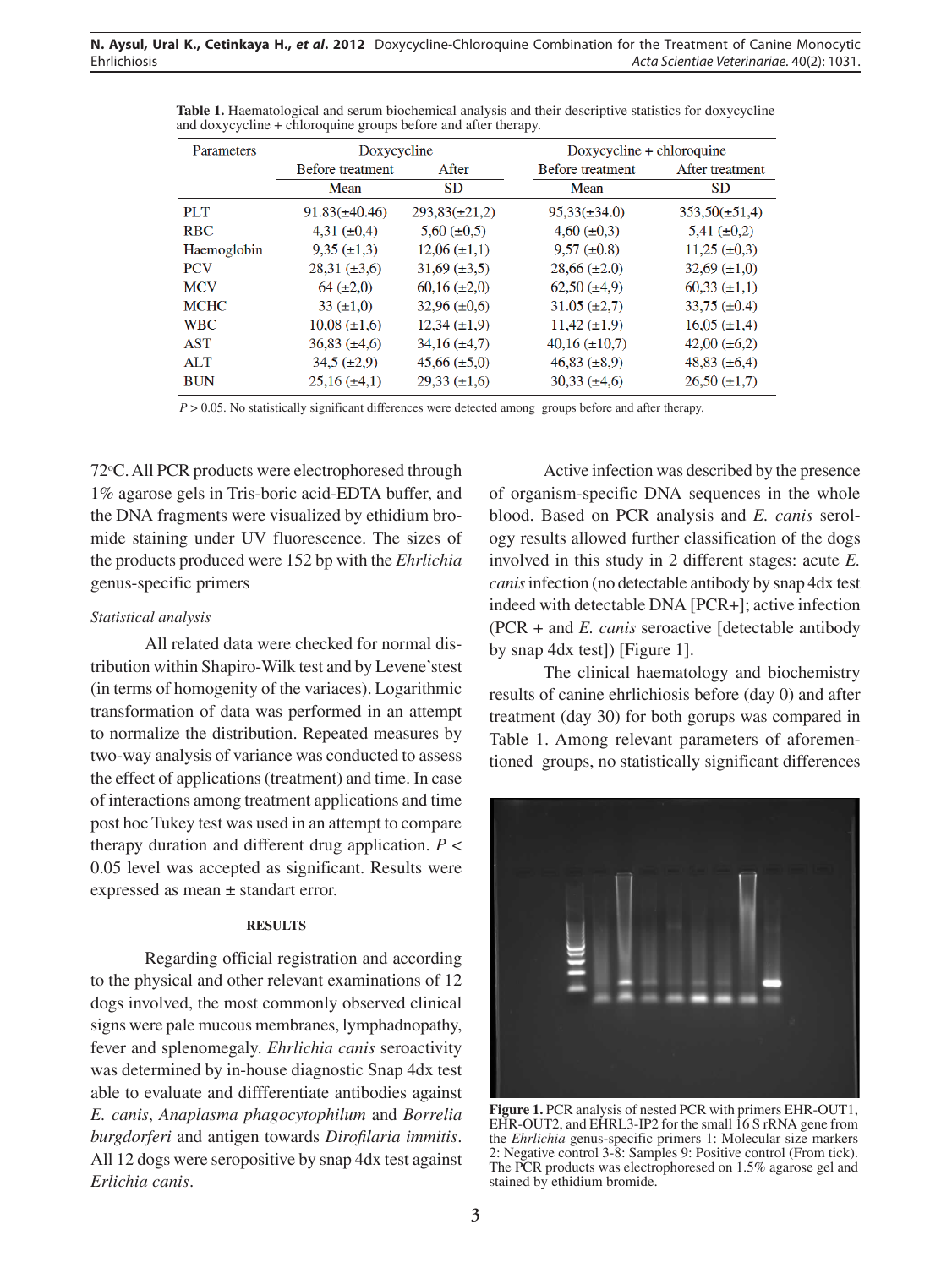were detected  $(P > 0.05)$ . Following treatment in both groups the clinical signs were dinished, body temperature of the dogs returned to physiological levels in both groups. Lymphadenopathy was regressed in 1 week, and 1 month later the clinical examination was repeated in which all dogs in combined treated group showed complete clinical recovery, whereas lymphadenopathy was stil evident in some of the dogs in chloroquine group (data not shown).

#### **DISCUSSION**

Ehrlichial organisms are susceptible to tetracycline derivatives, and doxycycline [2] may be effective for clearing parasitemia in acute Erlichia canis infection. Clinical recovery may be observed within a few days, however treatment should be commenced for 3 weeks, because some cases may remain carriers even if short treatment protocole is applied [9,11,14]. Most dogs infected with CME usually recover from the acute and subclinical phases when treated with doxycycline or other tetracyclines [9,11]. Some dogs enter the chronic phase of the disease for which the prognosis is grave [18]. Eventhough doxycycline treatment is traditionally used in dogs infected with *E. canis* remain infected [14,34].

Thus relevant information is required to determine effective therapy protocole for CME. Several factors may have influence on the efficacy of threapy applications in infected cases such as the disease phase and schedule of antibiotic administration [23].

The results of the present study confirmed the efficacy of doxycycline+chloroquine combination for amelioration of clinical signs during active phase of CME disease, however we did not performed PCR analysis after treatment, therefore we can not speculate about the potential clearence of *E. canis* from peripheral blood. In the doxycycline+chloroquine group all of the parameters measured returned to normal levels after initiation of this protocole. To the present authors' knowledge this is the first report of attempted doxycycline+chloroquine combination therapy regimen for CME, and the latter result suggests that this protocole could be more efficacious for CME management.

Chloroquine was reported as a chemotherapeutic agent for treatment and prevention of malaria in human being [1,30]. Besides it is the gold standard therapy protocole against malaria because of effectively usage, reasonable price and safety [1,30].

Among relevant antimalarials, chloroquine is one of the choice with the longest half-lives (approximately 60 days), providing a chemoprophylactic effect during the drug elimination phase [21,25]. Besides chloroquine also exposes the parasites to an extended time period although after which it falls down below the therapeutical concentration [25]. In addition chloroquine has been used as a treatment protocole for anti-inflammatory conditions [35,36] .

Published data indicate that serum levels of proinflammatory cytokines involving tumor necrosis factor (TNF)- $\alpha$  [8], interferon-gamma (IFN-gamma) [27], interleukin (IL)-1 $\beta$  and IL-8b [29] are changed in *E. canis* infection. In the latter study *E. canis* induced chronic expression of selected proinflammatory cytokines in dogs experimentally infected. High levels of (IL)-1β and IL-8 observed in that study was suggested in association with clinical signs [29]. In another study evaluating the expression of cytokines, TNF- $\alpha$  has been found to play a role in the pathogenesis of acute canine ehrlichiosis and treatment with doxycycline reduced the systemic effects of the latter cytokine, by reducing or eliminating parasitemia load [8].

Chloroquine has been widely used for its anti-inflammatory effects and treatment of various disorders [20,35]. The latter drug lowered some of the proinflammatory cytokines, in human cases with systemic lupus erythematosus, due to its anti-inflammatory effects [35]. Chloroquine also may be of beneficial in a variety of bacterial and fungal pathogens, both by direct and indirect mechanisms [33]. Therefore it may have the potential of reducing infection for microbiological agents [33]. Due to its evidenced and proofed efficacy against malaria and above mentioned potential effects against various agents, the present authors decided to use chloroquine in combination with doxycycline against *E. canis* infection. Although we did not measured the levels of proinflammatory cytokines in dogs enrolled in the present study chloroquine might have helped to lower the levels of those cytokines within within its anti-inflammatory effects and therefore may hastened clinical recovery in *E. canis* infection, as reported previously [8].

Interestingly, although not statistically significant, BUN levels after therapy was decreased in contrast to initial values in dogs treated with double combination (doxycycline/chloroquine). This may be partly explained within the chloroquine therapy possibly inducing a marked decrease of circulating im-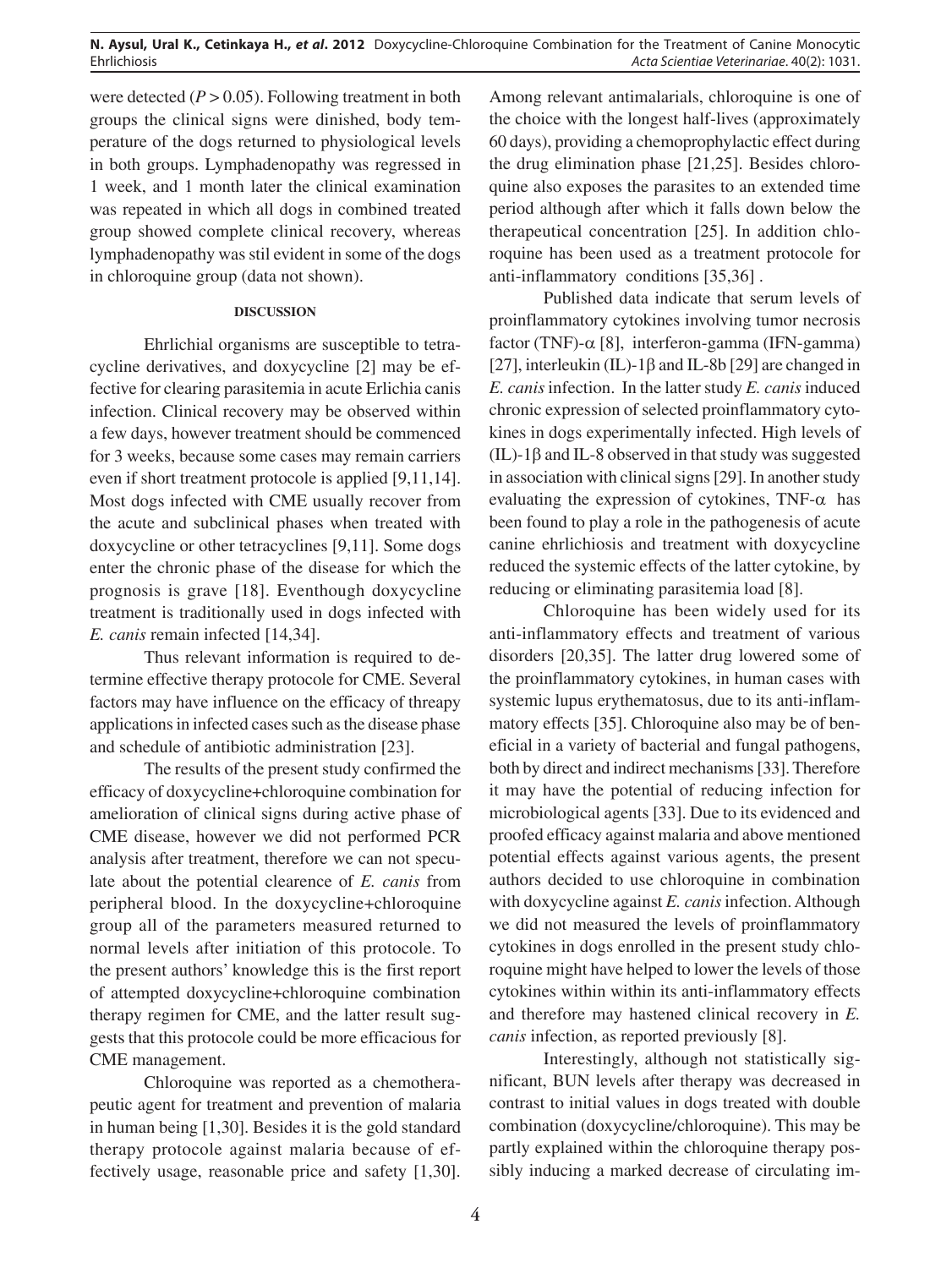munocomplexes [24], that might probably be involved in immune-complex glomerulonephritis [2] due to *Ehrlichia* infection. The established efficacy of chloroquine for treatment of autoimmune diseases besides its effectiveness for blocking antigen presentation [5] may all contribute its usefullness, as it is suggested in the present study.

Although several studies regarding canine monocytic ehrlichiosis have been documented, the clinical study presented herein is, to the best of our knowledge, the first study reporting doxycycline/ chloroquine combination against canine monocytic ehrlichiosis in Aydin province, Turkey. Detailed clinical trials invoving double combination (doxycycline/ chloroquine) must be analysed in a larger sampled dog population with monocytic ehrlichiosis.

SOURCES AND MANUFACTURERS

 Monodoks capsule, 100 mg., Deva, Turkey. Kutlu tablet, 250 mg., Abdi brahim, Turkey. Roche Diagnostics, Mannheim, Germany. Promega, Madison, Wisconsin, USA.

*Declaration of interest***.** The authors report no conflicts of interest. The authors alone are responsible for the content and writing of the paper.

### **REFERENCES**

- **1 AlKadi H.O. 2007.** Antimalarial drug toxicity: a review. *Chemotherapy*. 53(6): 385-391.
- **2 Baneth G., Harrus S., Ohnona F.S. & Schlesinger Y. 2009.** Longitudinal quantification of *Ehrlichia canis* in experimental infection with comparison to natural infection. *Veterinary Microbiology*. 136(3-4): 321-325.
- **3 Batmaz H., Nevo E., Waner T., Senturk S., Yilmaz Z. & Harrus S. 2001.** Seroprevalence of *Ehrlichia canis* antibodies among dogs in Turkey. *The Veterinary Record*. 148(21): 665-666.
- **4 Breitschwerdt B., Bhegarty E.C. & Hancock S.I. 1999.** Sequential Evaluation of Dogs Naturally Infected with *Ehrlichia canis*, *Ehrlichia chaffeensis*, *Ehrlichia equi*, *Ehrlichia ewingii*, or *Bartonella vinsonii*. *Journal of Clinical Microbiology*. 36(9): 2645-2651.
- **5 Cambridge G., Leandro M.J., Edwards J.C.W., Ehrenstein M.R., Salden M., Bodman-Smith M. & Webster A.D.B. 2003.** Serologic changes following B lymphocyte depletion therapy for rheumatoid arthritis. *Arthritis Rheumatology*. 48(8): 2146-2154.
- **6 Dodurka H.T. & Bakirel U. 2002.** Bir köpekte ehrlichiosis olgusu. *Istanbul Üniversitesi Veteriner Fakültesi Dergisi*. 28(1): 11-16.
- **7 Donatien A. & Lestoquard F. 1935.** Existence en Algérie d'une Rickettsia du chien. *Bulletin of the Exotic Pathology Society*. 28: 418-419.
- **8 Faria J.L., Munhoz T.D., João C.F., Vargas-Hernández G., André M.R., Pereira W.A., Machado R.Z. & Tinucci-Costa M. 2011.** *Ehrlichia canis* (Jaboticabal strain) induces the expression of TNF- $\alpha$  in leukocytes and splenocytes of experimentally infected dogs. *Brazilian Journal of Veterinary Parasitology*. 20(1): 71-74.
- **9 Harrus S., Waner T., Keysary A., Aroch I., Voet H. & Bark H. 1998.** Investigation of splenic functions in canine monocytic ehrlichiosis. *Veterinary Immunology and Immunopathology*. 62(1): 15-27.
- **10 Harrus S., Waner T., Bark H., Jongejan F. & Cornelissen A.W. 1999.** Recent advances in determining the pathogenesis of canine monocytic ehrlichiosis. *Journal of Clinical Microbiology*. 37(9): 2745-2749.
- **11 Harrus S., Kenny M., Miara L., Aizenberg I., Waner T. & Shaw S. 2004.** Comparison of simultaneous splenic sample PCR with blood sample PCR for diagnosis and treatment of experimental *Ehrlichia canis* infection. *Antimicrobial Agents and Chemotherapy*. 48(11): 4488-4490.
- **12 Harrus S. & Waner T. 2011.** Diagnosis of canine monocytotropic ehrlichiosis (*Ehrlichia canis*): an overview. *Veterinary Journal*. 187(3): 292-296.
- **13 Hua P., Yuhai M., Shide T., Yang S., Bohai W. & Xiangrui C. 2000.** Canine ehrlichiosis caused simultaneously by *Ehrlichia canis* and *Ehrlichia platys*. *Microbiology and Immunology*. 44(9): 737-739.
- **14 Iqbal Z. & Rikihisa Y. 1994.** Reisolation of *Ehrlichia canis* from Blood and Tissues of Dogs after Doxycycline Treatment. *Journal of Clinical Microbiology*. 42(4): 1644-1649.
- **15 Karagenç T., Hosgör H., Bilgiç B.B., Pasa S., Kırlı G. & Eren H. 2005.** Ege bölgesinde köpeklerde E*.canis, A.phagocytophila ve A.platys*'in prevalansının Nested PCR ile tespiti. In: *Proceedings of the XIV National Parasitology Congress* (Ulusal Parazitoloji Kongresi). pp.18-25.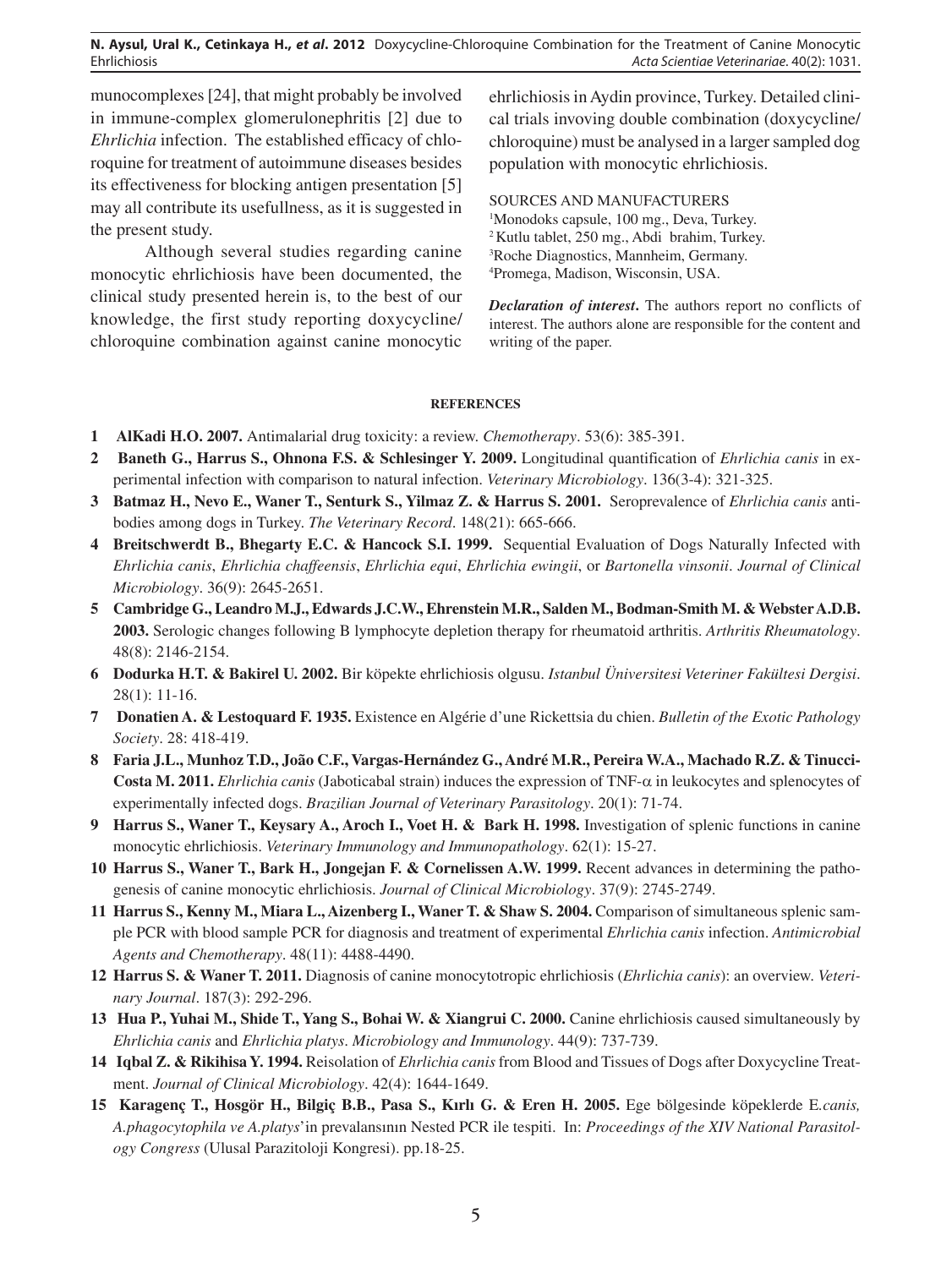- **16 Keefe T.J., Holland C.L., Salyer P.E. & Ristic M. 1982.** Distribution of *Ehrlichia canis* among military working dogs in the United States. *Journal of American Veterinary Association*. 181(3): 236-238.
- **17 Komneou A.A., Myolonakis M.E., Kouti V., Tendoma L., Leontides L., Skountzou E., Dessiris A., Koutinas A.F. & Ofri R. 2007.** Ocular manifestations of natural canine monocytic ehrlichiosis (*Ehrlichia canis*): a retrospective study of 90 cases. *Veterinary Ophthalmology*. 10(3): 137-142.
- **18 Mylonakis M.E., Koutinas A.F., Breitschwerd E.B., Hegarty B.C., Bilinis C.D., Leontides L.S. & Kontos V.S. 2004.** Chronic canine ehrlichiosis (*Ehrlichia canis*): a retrospective study of 19 natural cases. *Journal of the American Animal Hospital Association*. 40(3): 174-184.
- **19 Nyindo M., Huxsoll D.L., Ristic M., Kakoma I., Brown J.L., Carson C.A. & Stephenson E.H. 1980.** Cell-mediated and humoral immune response of German shepherd dogs and beagles to experimental infection with *Erlichia canis*. *American Journal of Veterinary Research*. 41(2): 250-254.
- **20 Park J., Kwon D., Choi C., Oh J.W. & Benveniste E.N. 2003.** Chloroquine induces activation of nuclear factorkappaB and subsequent expression of pro-inflammatory cytokines by human astroglial cells. *Journal of Neurochemistry*. 84(6): 1266-1274.
- **21 Petersen I., Eastman R. & Lanzer M. 2011.** Drug-resistant malaria: molecular mechanisms and implications for public health. *FEBS Letter* 585(11): 1551-1562.
- **22 Ristic M. & Holland C.J. 1993.** Canine Ehrlichiosis. In: Woldehiwet Z. & Ristic M. (Eds). *Rickettsial and Chlamydial Diseases of Domestic Animals*. Pergamon Pres: New York, pp.169-186.
- **23 Schaefer J.J., Kahn J., Needham G.R.., Rikihisa Y., Ewing S.A. & Stich R.W. 2008.** Antibiotic clearance of *Ehrlichia canis* from dogs infected by intravenous inoculation of carrier blood. *Annals of the New York Academy of Sciences*. 1149(1): 263-269.
- **24 Segal-Eiras A., Segura G.M., Babini J.C., Arturi A.S., Fraguela J.M. & Marcos J.C. 1985.** Effect of antimalarial treatment on circulating immune complexes in rheumatoid arthritis. *The Journal of Rheumatology*. 12(1): 87-89.
- **25 Stepniewska K. & White N.J. 2008.** Pharmacokinetic determinants of the window of selection for antimalarial drug resistance. *Antimicrobial Agents and Chemotherapy*. 52(5): 1589-1596.
- **26 Suksawat J., Pitulle C., Arraga-Alvarado C., Madrigal K., Hancock S.I. & Breitschwerdt E.B. 2001.** Coinfection with three *Ehrlichia* species in dogs from Thailand and Venezuella with emphasis on consideration of 16S ribosomal DNA secondary structure. *Journal of Clinical Microbiology*. 39(1): 90-93.
- **27 Tajima T. & Rikihisa Y. 2005.** Cytokine responses in dogs infected with *Ehrlichia canis* Oklahoma strain. *Annals of the New York Academy of Sciences*. 1063(1): 429-432
- **28 Ulutas B. & Tuna E.G. 2009.** Prevalence of *Ehrlichia canis* and Babesia canis infections in Trombocytopenic dogs. In: *Proceedings of the 2nd FASAVA 2009 and the 35th Veterinary Medicine & Livestock Development Annual Conference*  (Bangkok, Thailand). Poster 547.
- **29 Unver A., Huang H. & Rikihisa Y. 2006.** Cytokine gene expression by peripheral blood leukocytes in dogs experimentally infected with a new virulent strain of *Ehrlichia canis*. *Annals of the New York Academy of Sciences*. 1078(1): 482-486.
- **30 Unver A., Rikihisa Y., Börkü K., Özkanlar Y.E. & Hanedan B. 2005.** Molecular detection and characterization of *Ehrlichia canis* from dogs in Turkey. *Berliner and Münchener Tierarztliche Wochenschrift*. 118(7-8): 300-304
- **31 Unver A., Rikihisa Y., Kawahara M. & Yamamoto S. 2003.** Analysis of 16 S rRNA gene sequences of *Ehrlichia canis, Anaplasma platys* and *Wolbachia* species from canine blood in Japan. *Annals of the New York Academy of Sciences*. 990(1): 6172-6178.
- **32 Unver A., Perez M., Orellana N., Huang H. & Rikihisa Y. 2001.** Molecular and Antigenic Comparison of *Ehrlichia canis* from Dogs, Ticks and and a Human in Venezuella. *Journal of Clinical Microbiology*. 39(8): 2788-2793.
- **33 Weber S. & Levitz S.M. 2001.** Chloroquine antagonizes the proinflammatory cytokine response to oppurtunistic fungi by alkalizing the fungal phagolysosome. *The Journal of Infectious diseases*. 183(6): 935-942.
- **34 Wen B., Rikihisa Y., Mott J.M., Greene R., Kim H.Y., Zhi N., Couto G.C., Unver A. & Bartsch R. 1997.** Comparison of nested PCR with immunofluorescent-antibody assay for detection of *Ehrlichia canis* infection in dogs treated with doxycycline. *Journal of Clinical Microbiogy*. 35(7): 1852-1855.
- **35 Wozniacka A., Lesiak A., Narbutt J., McCauliff D.P. & Sysa-Jedrzejowska A. 2006.** Chloroquine treatment influences proinflammatory cytokine levels in systemic lupus erythematosus patients. *Lupus*. 15(5): 268-275.